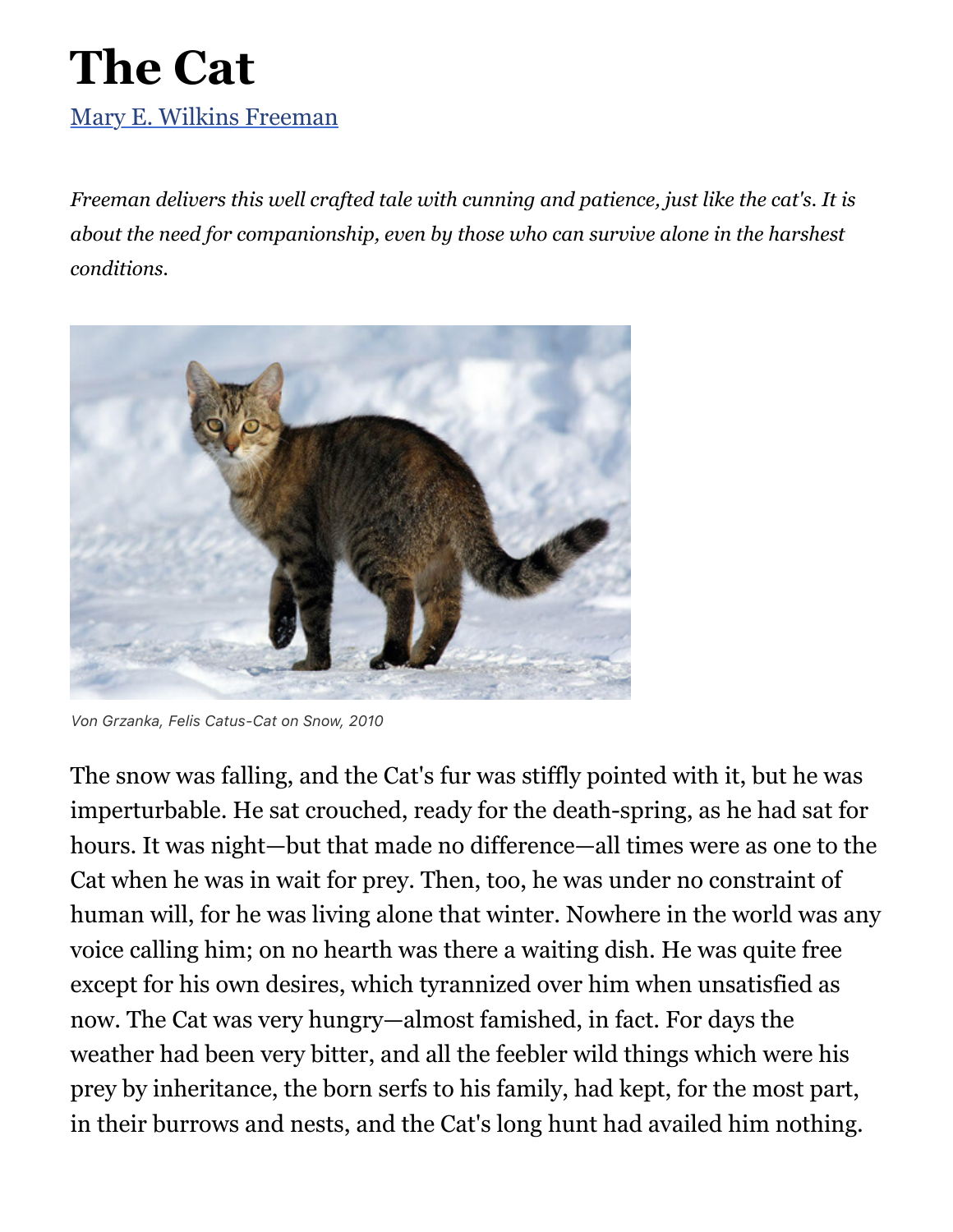But he waited with the inconceivable patience and persistency of his race; besides, he was certain. The Cat was a creature of absolute convictions, and his faith in his deductions never wavered. The rabbit had gone in there between those low-hung pine boughs. Now her little doorway had before it a shaggy curtain of snow, but in there she was. The Cat had seen her enter, so like a swift grey shadow that even his sharp and practised eyes had glanced back for the substance following, and then she was gone. So he sat down and waited, and he waited still in the white night, listening angrily to the north wind starting in the upper heights of the mountains with distant screams, then swelling into an awful crescendo of rage, and swooping down with furious white wings of snow like a flock of fierce eagles into the valleys and ravines. The Cat was on the side of a mountain, on a wooded terrace. Above him a few feet away towered the rock ascent as steep as the wall of a cathedral. The Cat had never climbed it—trees were the ladders to his heights of life. He had often looked with wonder at the rock, and miauled bitterly and resentfully as man does in the face of a forbidding Providence. At his left was the sheer precipice. Behind him, with a short stretch of woody growth between, was the frozen perpendicular wall of a mountain stream. Before him was the way to his home. When the rabbit came out she was trapped; her little cloven feet could not scale such unbroken steeps. So the Cat waited. The place in which he was looked like a maelstrom of the wood. The tangle of trees and bushes clinging to the mountain-side with a stern clutch of roots, the prostrate trunks and branches, the vines embracing everything with strong knots and coils of growth, had a curious effect, as of things which had whirled for ages in a current of raging water, only it was not water, but wind, which had disposed everything in circling lines of yielding to its fiercest points of onset. And now over all this whirl of wood and rock and dead trunks and branches and vines descended the snow. It blew down like smoke over the rock-crest above; it stood in a gyrating column like some death-wraith of nature, on the level, then it broke over the edge of the precipice, and the Cat cowered before the fierce backward set of it. It was as if ice needles pricked his skin through his beautiful thick fur, but he never faltered and never once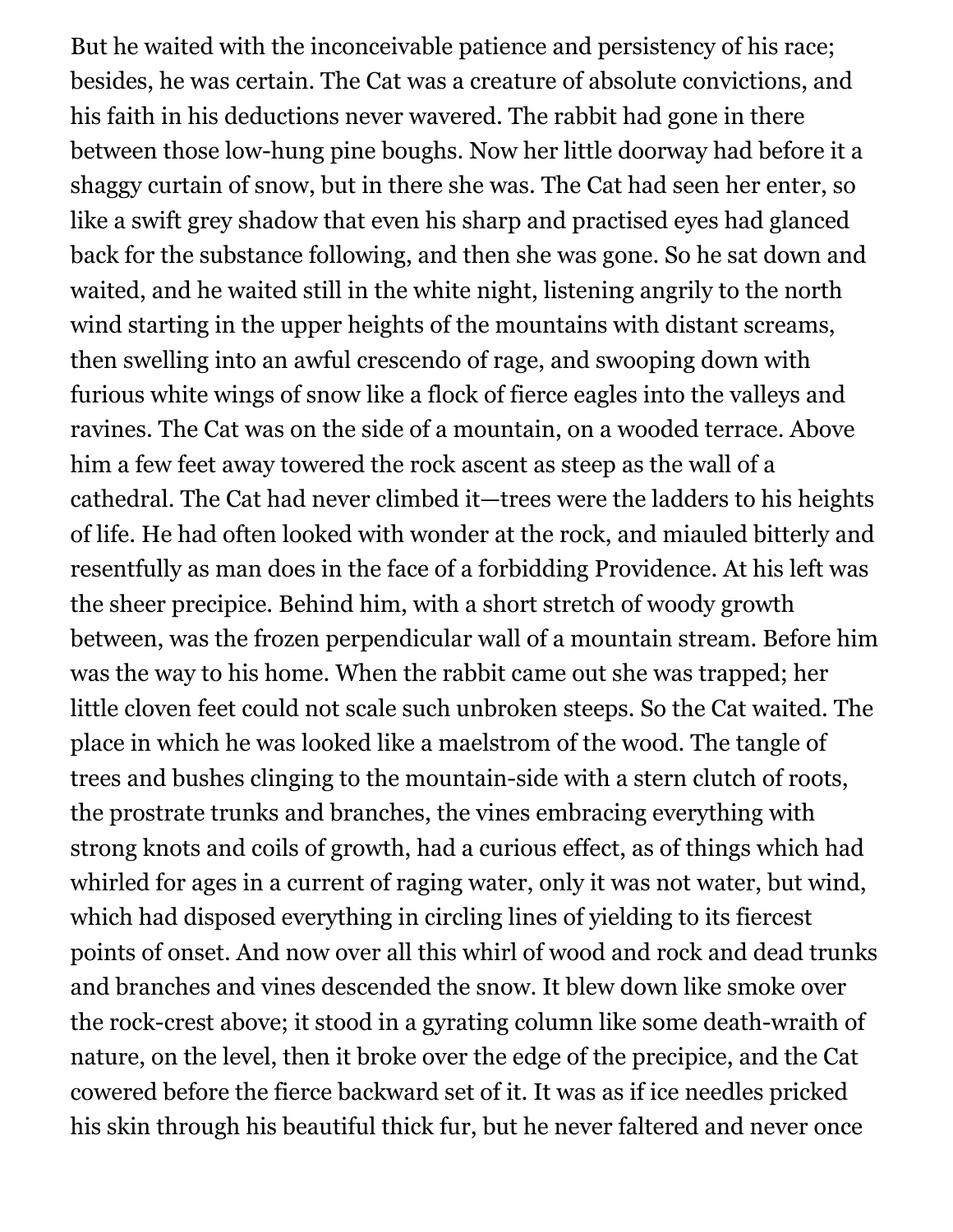cried. He had nothing to gain from crying, and everything to lose; the rabbit would hear him cry and know he was waiting.

It grew darker and darker, with a strange white smother, instead of the natural blackness of night. It was a night of storm and death superadded to the night of nature. The mountains were all hidden, wrapped about, overawed, and tumultuously overborne by it, but in the midst of it waited, quite unconquered, this little, unswerving, living patience and power under a little coat of grey fur.

A fiercer blast swept over the rock, spun on one mighty foot of whirlwind athwart the level, then was over the precipice.

Then the Cat saw two eyes luminous with terror, frantic with the impulse of flight, he saw a little, quivering, dilating nose, he saw two pointing ears, and he kept still, with every one of his fine nerves and muscles strained like wires. Then the rabbit was out—there was one long line of incarnate flight and terror —and the Cat had her.

Then the Cat went home, trailing his prey through the snow.

The Cat lived in the house which his master had built, as rudely as a child's block-house, but staunchly enough. The snow was heavy on the low slant of its roof, but it would not settle under it. The two windows and the door were made fast, but the Cat knew a way in. Up a pine-tree behind the house he scuttled, though it was hard work with his heavy rabbit, and was in his little window under the eaves, then down through the trap to the room below, and on his master's bed with a spring and a great cry of triumph, rabbit and all. But his master was not there; he had been gone since early fall and it was now February. He would not return until spring, for he was an old man, and the cruel cold of the mountains clutched at his vitals like a panther, and he had gone to the village to winter. The Cat had known for a long time that his master was gone, but his reasoning was always sequential and circuitous; always for him what had been would be, and the more easily for his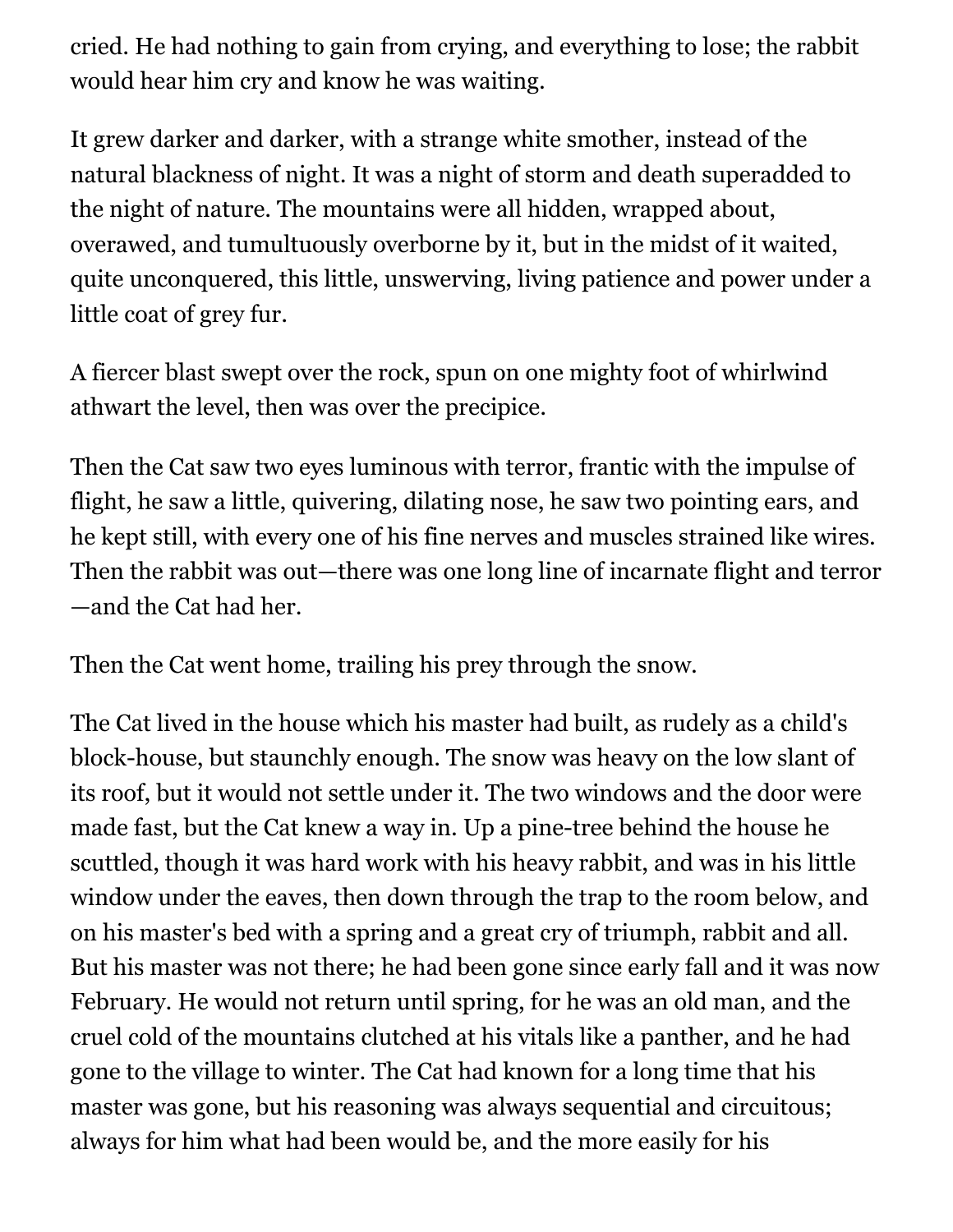marvellous waiting powers so he always came home expecting to find his master.

When he saw that he was still gone, he dragged the rabbit off the rude couch which was the bed to the floor, put one little paw on the carcass to keep it steady, and began gnawing with head to one side to bring his strongest teeth to bear.

It was darker in the house than it had been in the wood, and the cold was as deadly, though not so fierce. If the Cat had not received his fur coat unquestioningly of Providence, he would have been thankful that he had it. It was a mottled grey, white on the face and breast, and thick as fur could grow.

The wind drove the snow on the windows with such force that it rattled like sleet, and the house trembled a little. Then all at once the Cat heard a noise, and stopped gnawing his rabbit and listened, his shining green eyes fixed upon a window. Then he heard a hoarse shout, a halloo of despair and entreaty; but he knew it was not his master come home, and he waited, one paw still on the rabbit. Then the halloo came again, and then the Cat answered. He said all that was essential quite plainly to his own comprehension. There was in his cry of response inquiry, information, warning, terror, and finally, the offer of comradeship; but the man outside did not hear him, because of the howling of the storm.

Then there was a great battering pound at the door, then another, and another. The Cat dragged his rabbit under the bed. The blows came thicker and faster. It was a weak arm which gave them, but it was nerved by desperation. Finally the lock yielded, and the stranger came in. Then the Cat, peering from under the bed, blinked with a sudden light, and his green eyes narrowed. The stranger struck a match and looked about. The Cat saw a face wild and blue with hunger and cold, and a man who looked poorer and older than his poor old master, who was an outcast among men for his poverty and lowly mystery of antecedents; and he heard a muttered, unintelligible voicing of distress from the harsh piteous mouth. There was in it both profanity and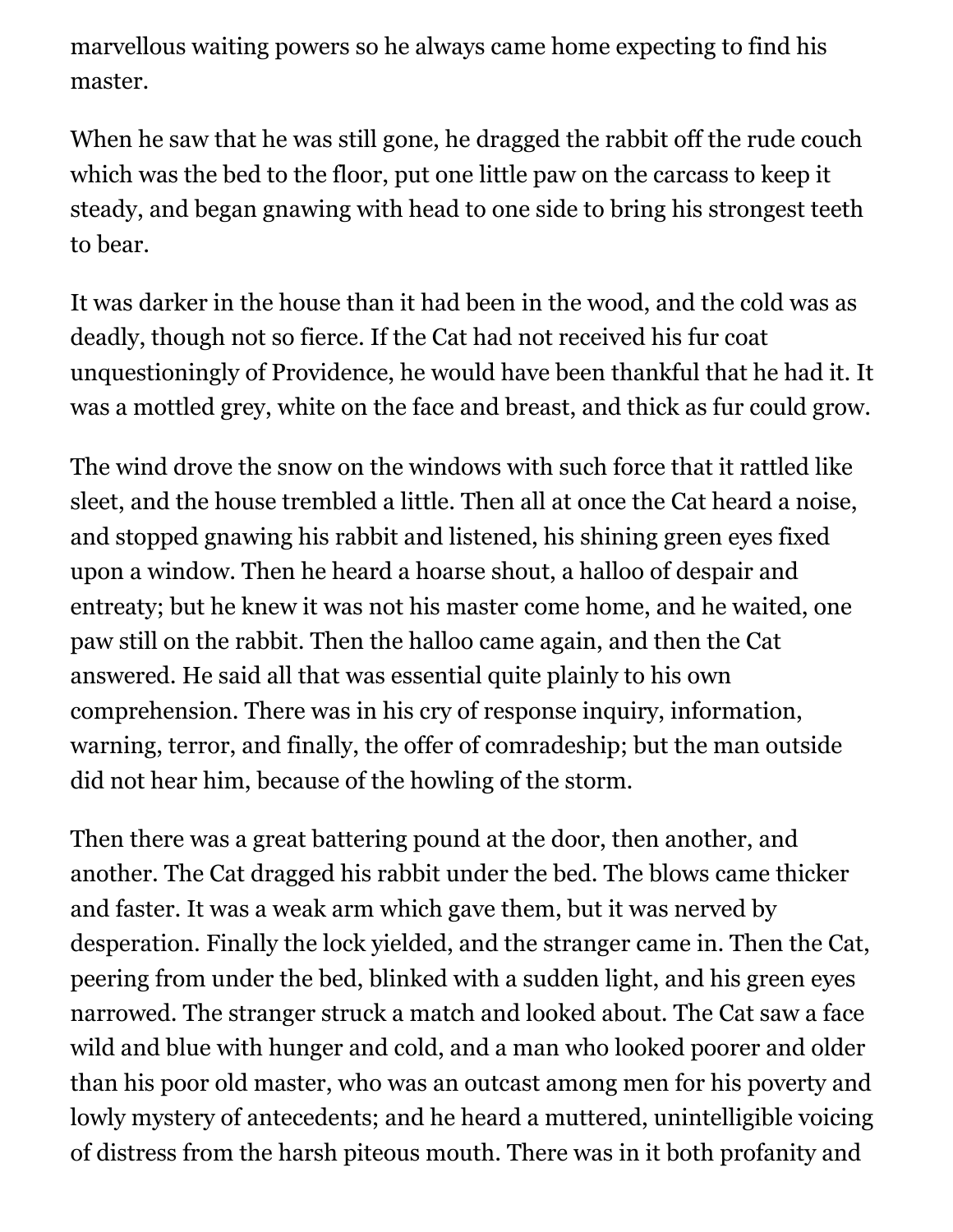prayer, but the Cat knew nothing of that.

The stranger braced the door which he had forced, got some wood from the stock in the corner, and kindled a fire in the old stove as quickly as his halffrozen hands would allow. He shook so pitiably as he worked that the Cat under the bed felt the tremor of it. Then the man, who was small and feeble and marked with the scars of suffering which he had pulled down upon his own head, sat down in one of the old chairs and crouched over the fire as if it were the one love and desire of his soul, holding out his yellow hands like yellow claws, and he groaned. The Cat came out from under the bed and leaped up on his lap with the rabbit. The man gave a great shout and start of terror, and sprang, and the Cat slid clawing to the floor, and the rabbit fell inertly, and the man leaned, gasping with fright, and ghastly, against the wall. The Cat grabbed the rabbit by the slack of its neck and dragged it to the man's feet. Then he raised his shrill, insistent cry, he arched his back high, his tail was a splendid waving plume. He rubbed against the man's feet, which were bursting out of their torn shoes.

The man pushed the Cat away, gently enough, and began searching about the little cabin. He even climbed painfully the ladder to the loft, lit a match, and peered up in the darkness with straining eyes. He feared lest there might be a man, since there was a cat. His experience with men had not been pleasant, and neither had the experience of men been pleasant with him. He was an old wandering Ishmael among his kind; he had stumbled upon the house of a brother, and the brother was not at home, and he was glad.

He returned to the Cat, and stooped stiffly and stroked his back, which the animal arched like the spring of a bow.

Then he took up the rabbit and looked at it eagerly by the firelight. His jaws worked. He could almost have devoured it raw. He fumbled—the Cat close at his heels—around some rude shelves and a table, and found, with a grunt of self-gratulation, a lamp with oil in it. That he lighted; then he found a fryingpan and a knife, and skinned the rabbit, and prepared it for cooking, the Cat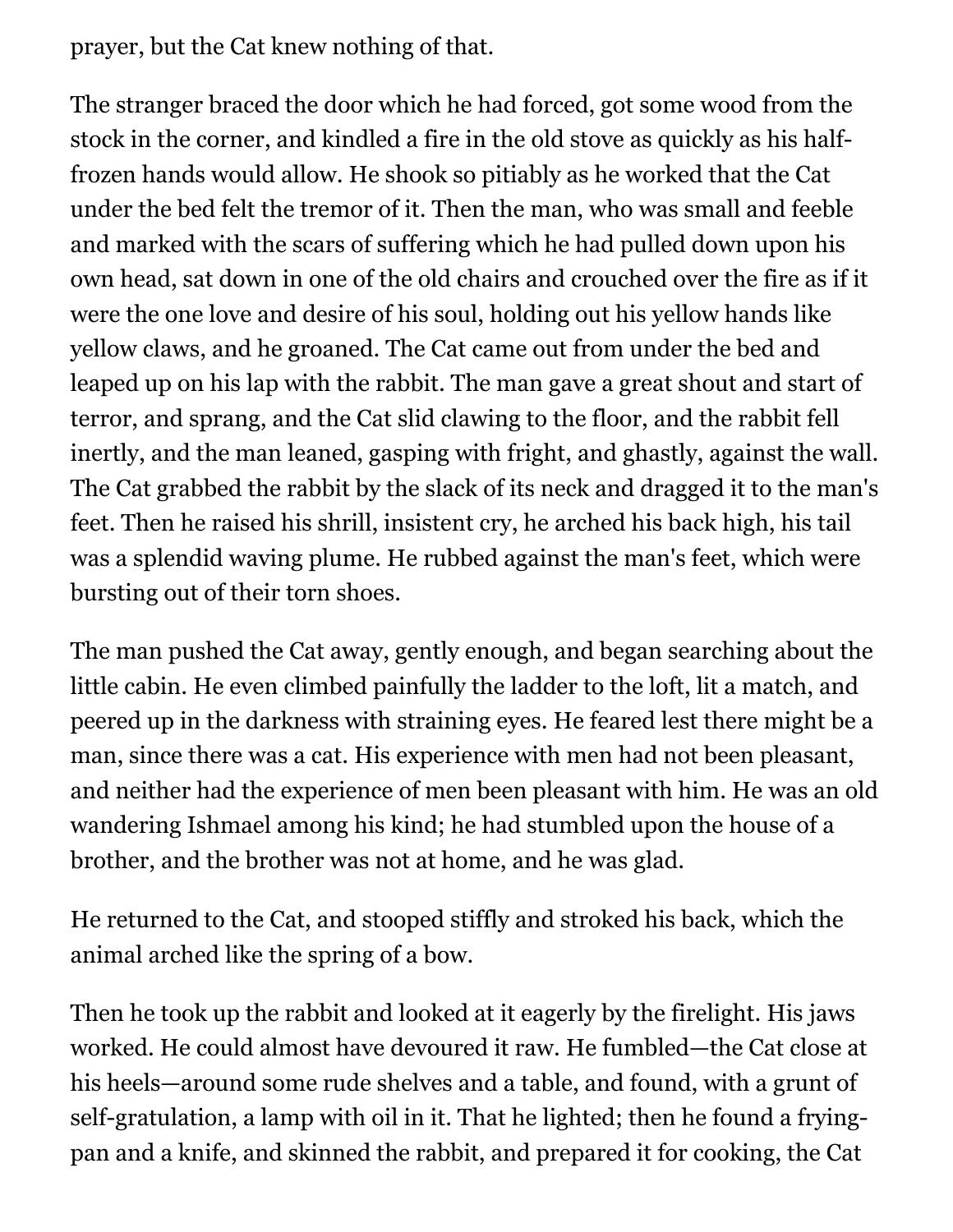always at his feet.

When the odour of the cooking flesh filled the cabin, both the man and the Cat looked wolfish. The man turned the rabbit with one hand and stooped to pat the Cat with the other. The Cat thought him a fine man. He loved him with all his heart, though he had known him such a short time, and though the man had a face both pitiful and sharply set at variance with the best of things.

It was a face with the grimy grizzle of age upon it, with fever hollows in the cheeks, and the memories of wrong in the dim eyes, but the Cat accepted the man unquestioningly and loved him. When the rabbit was half cooked, neither the man nor the Cat could wait any longer. The man took it from the fire, divided it exactly in halves, gave the Cat one, and took the other himself. Then they ate.

Then the man blew out the light, called the Cat to him, got on the bed, drew up the ragged coverings, and fell asleep with the Cat in his bosom.

The man was the Cat's guest all the rest of the winter, and winter is long in the mountains. The rightful owner of the little hut did not return until May. All that time the Cat toiled hard, and he grew rather thin himself, for he shared everything except mice with his guest; and sometimes game was wary, and the fruit of patience of days was very little for two. The man was ill and weak, however, and unable to eat much, which was fortunate, since he could not hunt for himself. All day long he lay on the bed, or else sat crouched over the fire. It was a good thing that fire-wood was ready at hand for the picking up, not a stone's-throw from the door, for that he had to attend to himself.

The Cat foraged tirelessly. Sometimes he was gone for days together, and at first the man used to be terrified, thinking he would never return; then he would hear the familiar cry at the door, and stumble to his feet and let him in. Then the two would dine together, sharing equally; then the Cat would rest and purr, and finally sleep in the man's arms.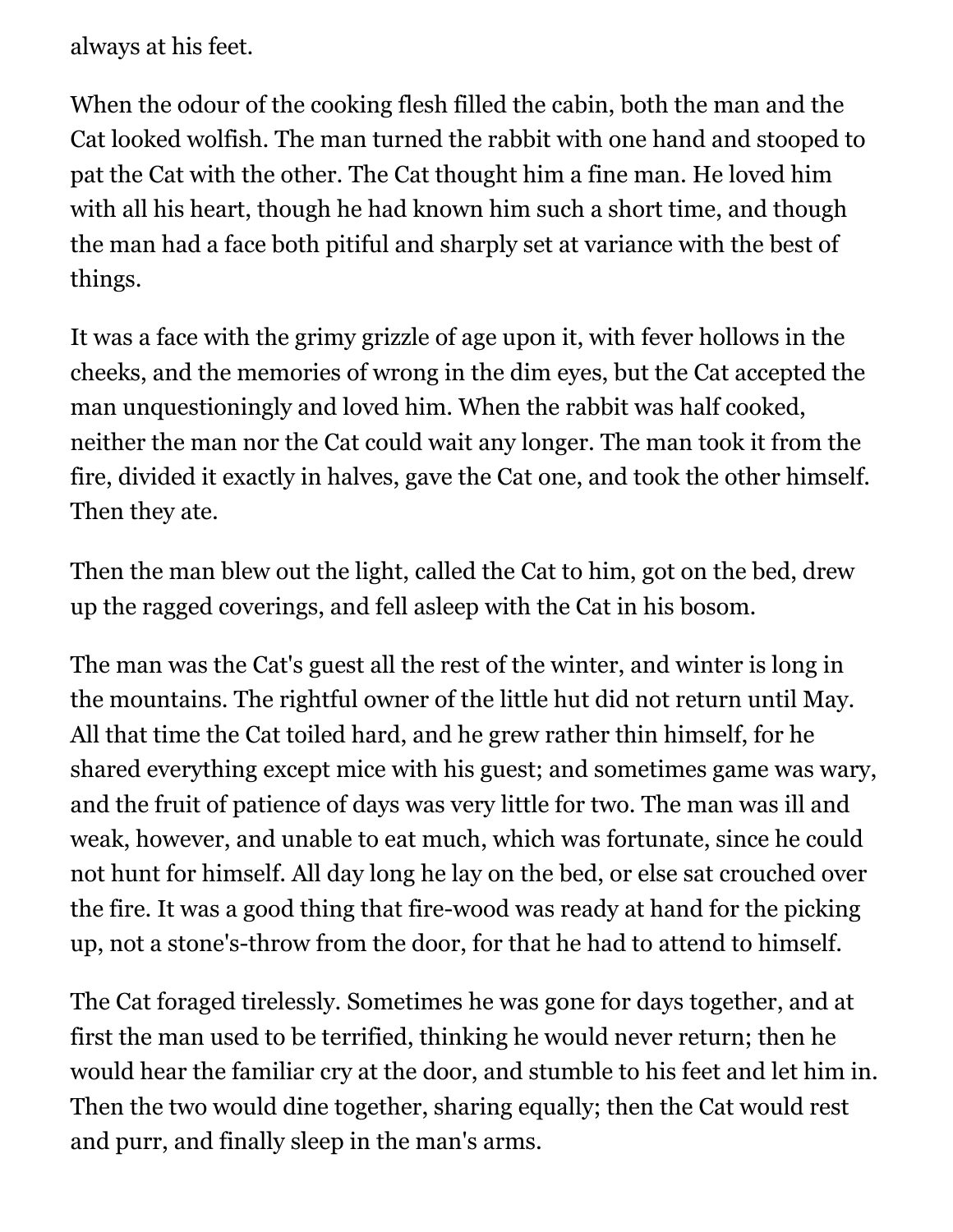Towards spring the game grew plentiful; more wild little quarry were tempted out of their homes, in search of love as well as food. One day the Cat had luck —a rabbit, a partridge, and a mouse. He could not carry them all at once, but finally he had them together at the house door. Then he cried, but no one answered. All the mountain streams were loosened, and the air was full of the gurgle of many waters, occasionally pierced by a bird-whistle. The trees rustled with a new sound to the spring wind; there was a flush of rose and gold-green on the breasting surface of a distant mountain seen through an opening in the wood. The tips of the bushes were swollen and glistening red, and now and then there was a flower; but the Cat had nothing to do with flowers. He stood beside his booty at the house door, and cried and cried with his insistent triumph and complaint and pleading, but no one came to let him in. Then the cat left his little treasures at the door, and went around to the back of the house to the pine-tree, and was up the trunk with a wild scramble, and in through his little window, and down through the trap to the room, and the man was gone.

The Cat cried again—that cry of the animal for human companionship which is one of the sad notes of the world; he looked in all the corners; he sprang to the chair at the window and looked out; but no one came. The man was gone and he never came again.

The Cat ate his mouse out on the turf beside the house; the rabbit and the partridge he carried painfully into the house, but the man did not come to share them. Finally, in the course of a day or two, he ate them up himself; then he slept a long time on the bed, and when he waked the man was not there.

Then the Cat went forth to his hunting-grounds again, and came home at night with a plump bird, reasoning with his tireless persistency in expectancy that the man would be there; and there was a light in the window, and when he cried his old master opened the door and let him in.

His master had strong comradeship with the Cat, but not affection. He never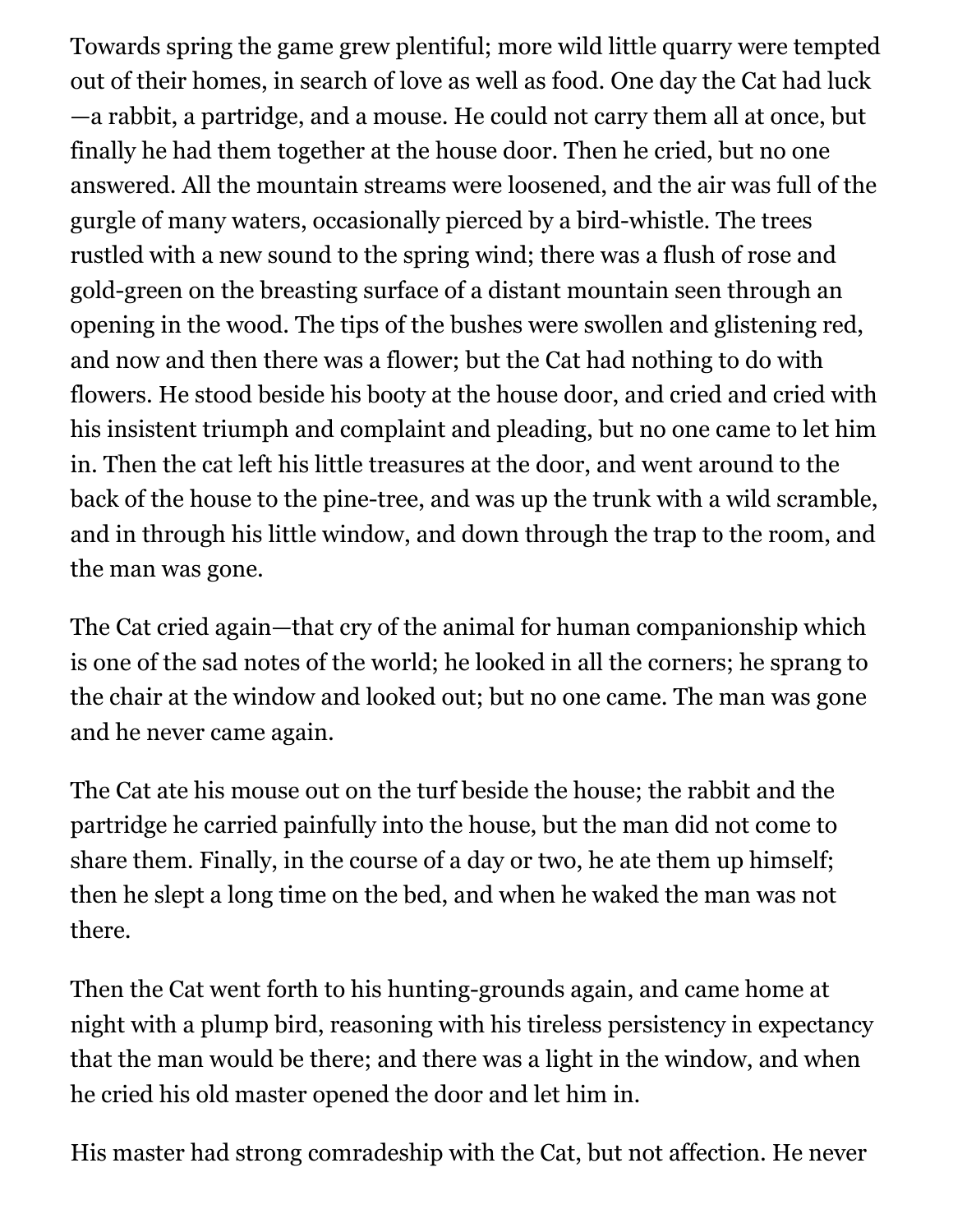patted him like that gentler outcast, but he had a pride in him and an anxiety for his welfare, though he had left him alone all winter without scruple. He feared lest some misfortune might have come to the Cat, though he was so large of his kind, and a mighty hunter. Therefore, when he saw him at the door in all the glory of his glossy winter coat, his white breast and face shining like snow in the sun, his own face lit up with welcome, and the Cat embraced his feet with his sinuous body vibrant with rejoicing purrs.

The Cat had his bird to himself, for his master had his own supper already cooking on the stove. After supper the Cat's master took his pipe, and sought a small store of tobacco which he had left in his hut over winter. He had thought often of it; that and the Cat seemed something to come home to in the spring. But the tobacco was gone; not a dust left. The man swore a little in a grim monotone, which made the profanity lose its customary effect. He had been, and was, a hard drinker; he had knocked about the world until the marks of its sharp corners were on his very soul, which was thereby calloused, until his very sensibility to loss was dulled. He was a very old man.

He searched for the tobacco with a sort of dull combativeness of persistency; then he stared with stupid wonder around the room. Suddenly many features struck him as being changed. Another stove-lid was broken; an old piece of carpet was tacked up over a window to keep out the cold; his fire-wood was gone. He looked and there was no oil left in his can. He looked at the coverings on his bed; he took them up, and again he made that strange remonstrant noise in his throat. Then he looked again for his tobacco.

Finally he gave it up. He sat down beside the fire, for May in the mountains is cold; he held his empty pipe in his mouth, his rough forehead knitted, and he and the Cat looked at each other across that impassable barrier of silence which has been set between man and beast from the creation of the world.

*Create a library and add your favorite stories. Get started by clicking the*